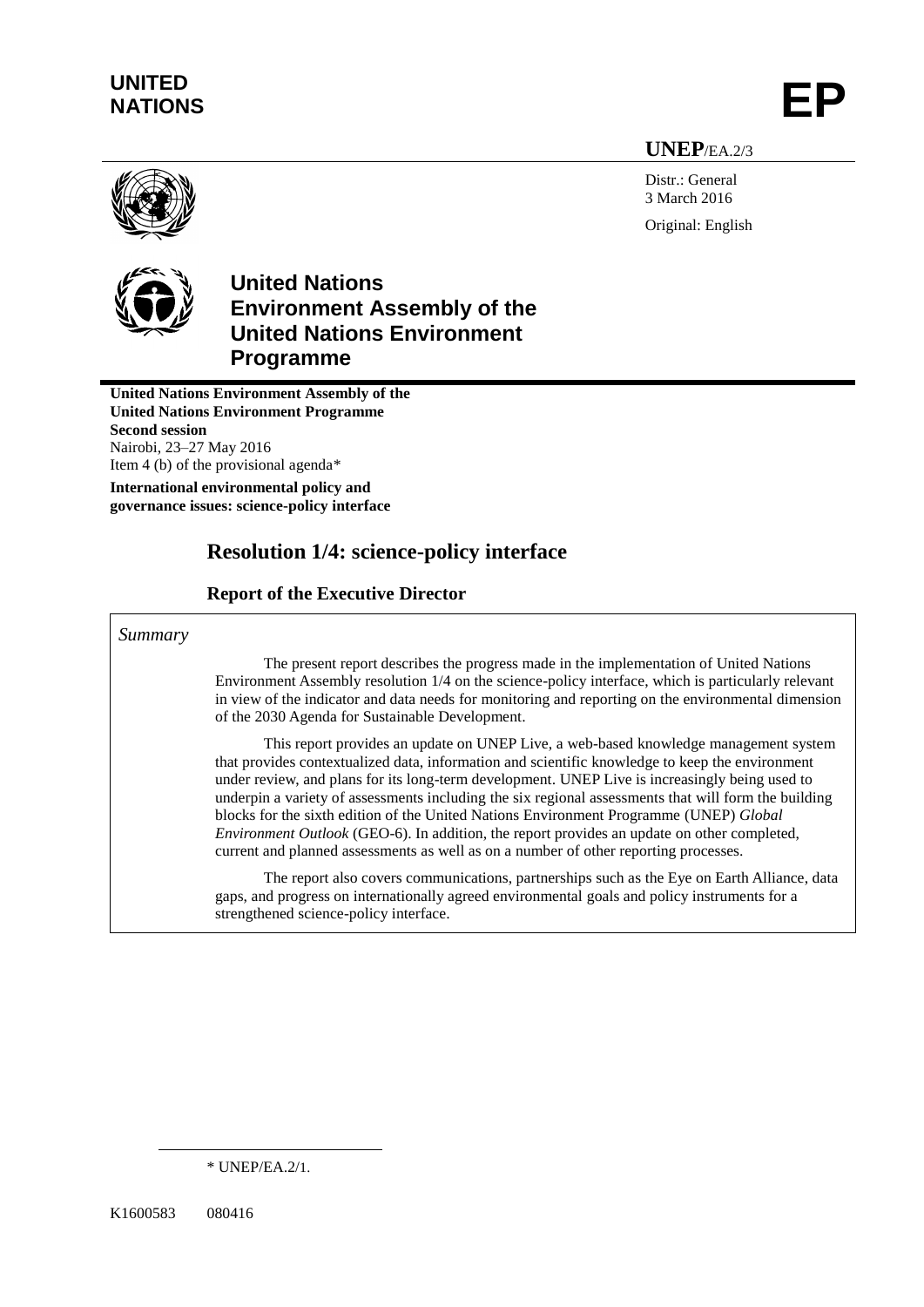# **I. Introduction**

1. Science plays a fundamental role in providing answers on how to address some of the greatest challenges of the twenty-first century in the context of sustainable development. It is central to the mandate of UNEP to keep the environment under review and inform society of the risks as well as the opportunities in dealing with modern technologies and new knowledge. Understanding how science can help inform better decision-making and strengthening of the science-policy interface is at the heart of UNEP work across the organization. It is also central to the evolution of many successful policies and environmental management plans. Impacts on the environment have often become apparent only many years after new products or substances were introduced, demonstrating the need to constantly review, assess and apply science for the benefit of the environment, translating its meaning for policymakers and the wider public.

2. The present report aims to provide the United Nations Environment Assembly of the United Nations Environment Programme (UNEP), at its second session, with an overview of the action that UNEP has been undertaking to strengthen the science-policy interface pursuant to resolution  $1/4$ , and as called for in paragraphs 48, 76 (g), 85 (k), 88 (d) and 276 of the outcome document of the United Nations Conference on Sustainable Development, "The future we want" endorsed by the General Assembly by its resolution A/RES/66/288 and in Governing Council decision 27/2 of February 2013. The report is structured in line with the specific actions requested in resolution 1/4.

3. With regard to the sixth edition of the UNEP *Global Environment Outlook* (GEO-6), the structure and process of the assessment were agreed at the Global Intergovernmental and Multi-stakeholder Consultation in Berlin in October 2014. Work on the six regional assessments underpinning the sixth edition commenced early in 2015, after the establishment of the various advisory bodies tasked with supporting the process, and the key regional issues were identified.

4. After an update on a number of other key environmental assessment processes and reports, the present report provides an overview of issues with regard to communicating key scientific findings, partnerships, data gaps and progress on globally agreed environmental goals, together with recommendations on policy instruments, as requested in resolution 1/4.

5. It concludes with a review of the web-based knowledge management system, UNEP Live, which continues to make significant progress, with quality-assured national data flows from more than 190 countries being made available to a global audience along with an array of other relevant knowledge assets and an indicator reporting information system that will continue to expand and diversify with the implementation of the 2030 Agenda for Sustainable Development adopted by the United Nations General Assembly in September 2015 (resolution 70/1).

## **II. Update on completed, current and planned assessments**

#### **A. The Global Environment Outlook process**

6. The process to prepare the sixth edition of the *Global Environment Outlook* (GEO) assessment is a "bottom-up" process, starting with the compilation of six regional assessments, for Africa, Asia-Pacific, Europe, Latin America and the Caribbean, North America and West Asia, whose findings will provide key inputs for the ongoing global assessment; the six regions fall within the scope of the six regional offices of UNEP and, in a number of cases, key regional ministerial environment forums such as the African Ministerial Conference on the Environment, the Forum of Ministers and Environment Authorities of Asia Pacific, the Environment for Europe process, the Forum of Ministers of the Environment of Latin America and the Caribbean, and the Council of Arab Ministers Responsible for the Environment. The regional assessments are expected to feed into a variety of regional meetings and forums to support regional consensus-building and policy formulation. UNEP, in response to paragraph 9 of United Nations Environment Assembly resolution 1/4, has consulted with more than 600 nominated experts and representatives from 85 countries to ensure the uptake of regional priorities in the global assessment.

7. In early 2015, in accordance with the UNEP Live standard operating procedure of providing open access to data and knowledge and support for integrated environmental assessments, six Regional Environmental Information Network conferences were organized to discuss open access and data sharing in the context of UNEP Live and open data platforms, and to identify regional priority issues, trends and emerging issues of regional and global significance. Based on a set of criteria defining scale and potential impacts, a wide variety of economic, environmental, social and human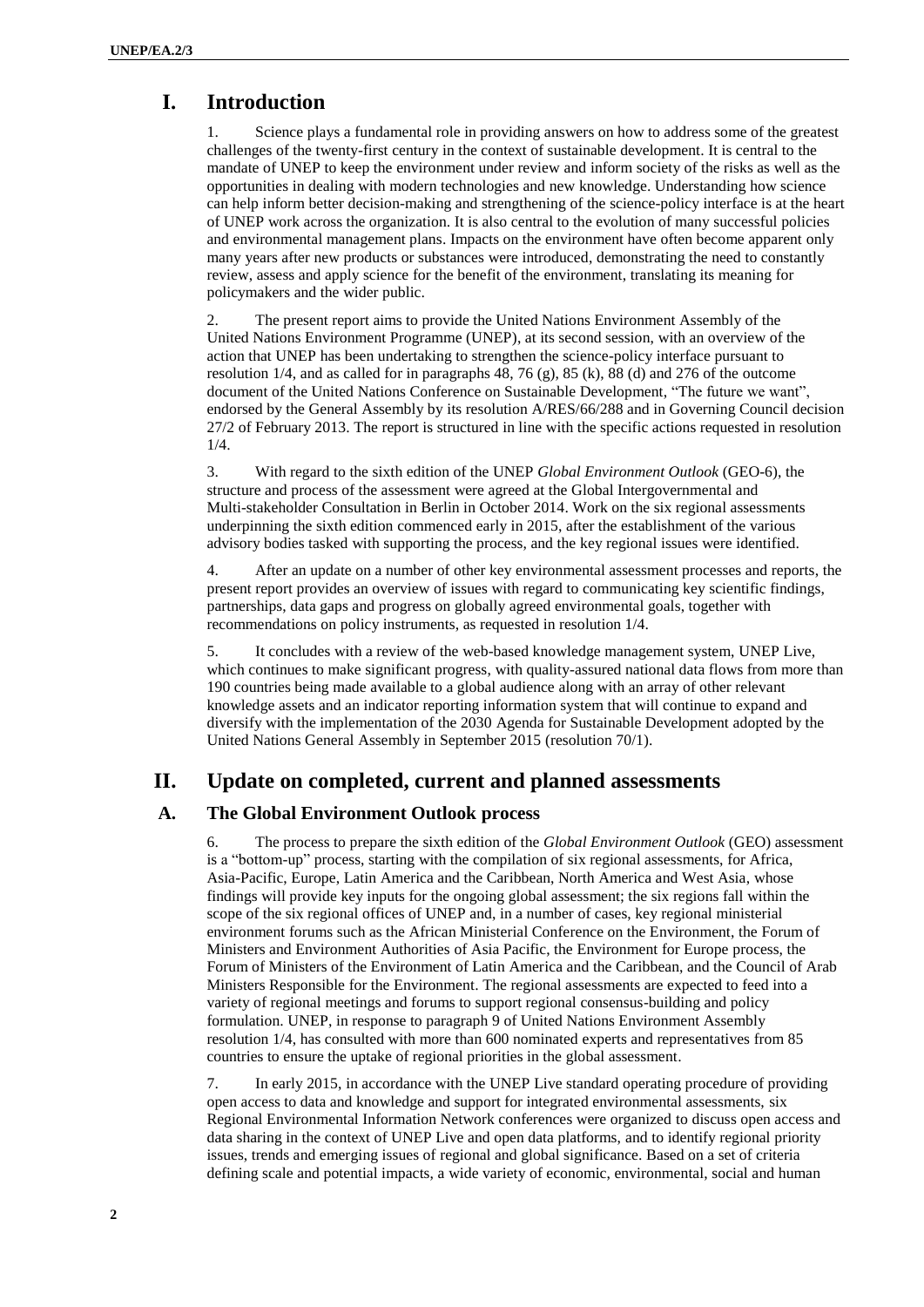well-being-related issues were identified as emerging and crucial to the sustainable development of the regions. Given the multiplicity and global significance of those emerging issues, UNEP is further analysing the results with a view to producing evidence-based assessments of them and making the findings available to the international community for timely and adequate policy consideration.

8. Each region selected two assessment co-chairs and a team of authors was tasked with producing a zero draft prior to an inter-regional consultative process in September 2015 to produce the first draft. Subsequently, two rounds of review were conducted, generating extensive feedback from Governments, experts, major groups and stakeholders, and United Nations entities.

9. During a joint meeting in January 2016, members of the GEO-6 High-level Intergovernmental and Stakeholder Advisory Group and the Scientific Advisory Panel agreed to organize a series of regional meetings in March and April 2016, at which members of the High-Level Group would work to refine and agree on a two-page summary of key findings and policy messages to be presented to the United Nations Environment Assembly at its second session. The summary of key findings for each GEO-6 regional assessment will be taken forward as a basis for the global GEO-6 assessment and to support the delivery of the environmental dimension of the Sustainable Development Goals. The regional assessments will consist of a primary layer in interactive e-book format and a secondary layer available online containing supporting data and information.

10. Building on past and current experience with the various methodologies used to identify, prioritize and communicate emerging issues to Governments and the general public, UNEP has continued to develop, strengthen and render the GEO-6 process more structured, regular and inclusive in order to engage a broader pool of stakeholders and generate results that speak to a wider audience. The streamlined process is expected to contribute substantively to the production of the Global Sustainable Development Report, in which UNEP is fully engaged.

11. A number of preliminary common priority issues have been identified in the regional assessments, including the deterioration of ecosystems due to resource mismanagement and overexploitation; the increasing impact of urbanization and demographic change on quality of life; the growing impact of climate change; the challenges to providing equitable access to resources; the impact of lifestyles on resource consumption; and the need to improve resource productivity and foster a greater awareness of the value of natural capital. The regional assessments provide compelling analysis of the impact of these overarching trends on air quality, water quality and quantity, land-use changes and degradation as well as loss of biodiversity. Although some regions are seeing more severe impacts for specific environmental issues, a general message from all the regions is that impacts are being felt and policy responses are often insufficient to address these impacts.

#### **B. The Global Gender and Environment Outlook**

12. The *Global Gender and Environment Outlook*, to be launched before the second session of the United Nations Environment Assembly, is the first comprehensive, integrated assessment on gender and the environment. The key objective of the assessment is to inform decision makers about how environmental conditions affect the lives of women and men in different ways as a result of existing inequalities while underlining the interplay between human activities and the environment from a gender perspective. The analysis of the gender-environment nexus uses the

Driver-Pressure-State-Impact-Response analytical framework. The assessment also aims at informing Governments about the potential roles of men, women, boys and girls as agents of change in environmental conservation and management and how they can be facilitated or hindered in playing such roles.

#### 13. The *Global Gender and Environment Outlook* provides an overview of the

gender-environment nexus, including trends, across six of the thematic areas of the Sustainable Development Goals: food security, water and sanitation, energy, oceans and fisheries, forests and other terrestrial ecosystems, and sustainable consumption and production. Analysis of those areas is systematically based on several cross-cutting issues, including human health, climate change, disaster and conflict management, and biodiversity. Other parts of the report present the big picture in terms of outlook and the key global trends conducive to change towards gender equality; a package of policy solutions and tools for better integrating gender perspectives into environment and development policies; and a range of policy options and solution-oriented responses, supported by best practices and inspiring case studies.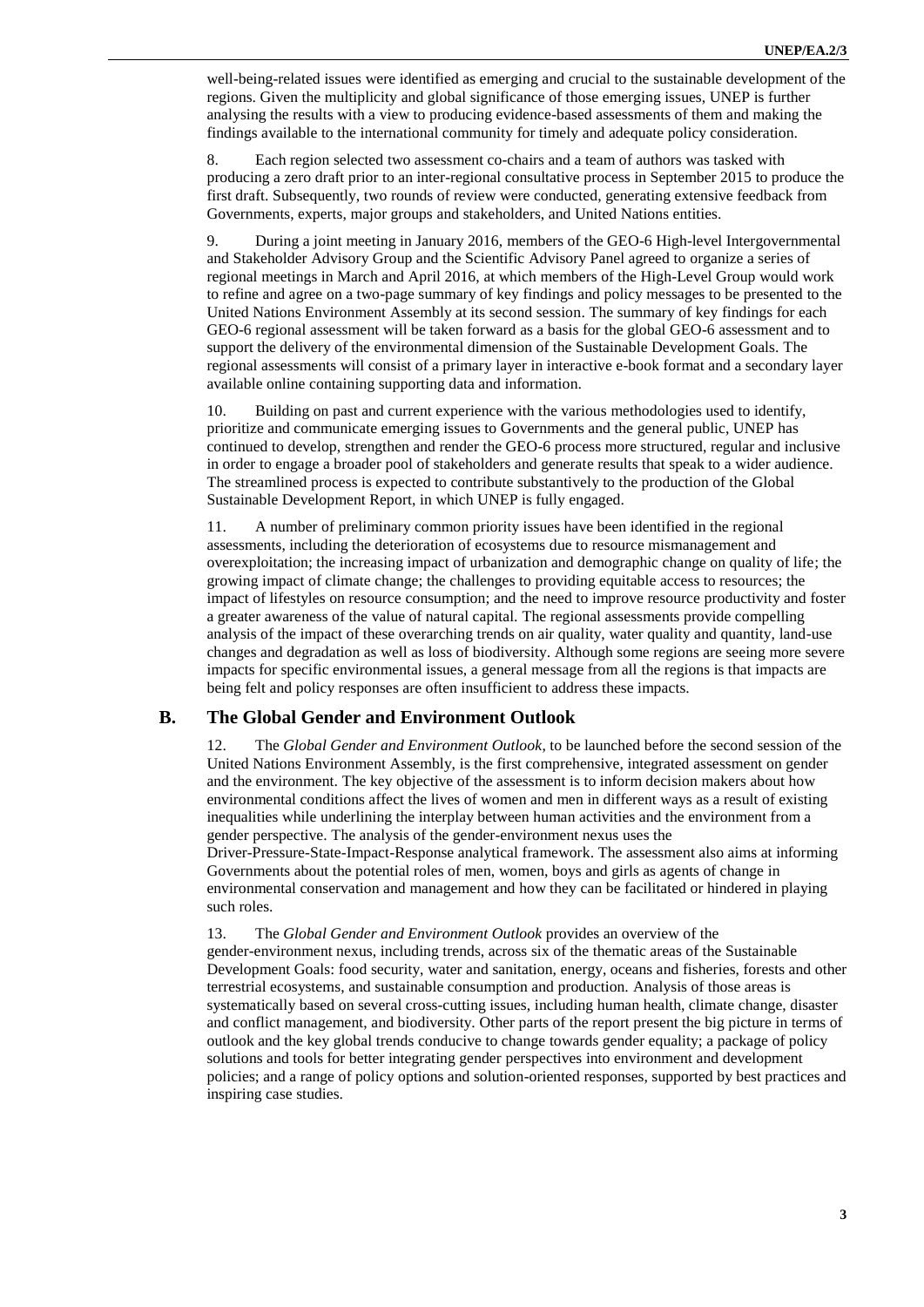#### **C. UNEP 2016 Frontiers Report: reporting on emerging issues**

14. The UNEP 2016 Frontiers Report is a new annual report, intended to succeed the *UNEP Year Book* series, each volume of which will be based on a review of emerging environmental issues identified over the previous year as likely to have significant impacts on the environment, ecosystem health or human well-being. The UNEP 2016 Frontiers Report, to be published as an interactive ebook, covers six issues:

(a) The compound effects of climate variability on toxin accumulation in crop-based food as a challenge to food and nutritional security;

- (b) Microplastics and synthetic fibres in the aquatic environment;
- (c) Zoonotic diseases and food-borne pathogens;
- (d) Loss of and damage to ecosystem services due to climate change;
- (e) Illegal trade in wildlife;

(f) The hidden but influential role of the financial industry in achieving environmental sustainability.

15. A regional to global forecasting exercise, building on the regional assessments, is being planned for 2016–2017 in order to systematize the identification of areas requiring the strengthening of the science-policy interface.

#### **D. Thematic assessments**

#### **1. Climate change**

16. The results of the Fifth Assessment Report of the Intergovernmental Panel on Climate Change continue to be used systematically in all relevant UNEP reports, including the *Adaptation Finance Gap Report* and the annual *Emissions Gap Report*.

17. The 2015 edition of the Report includes an assessment of submitted intended nationally determined contributions. UNEP, with Global Environment Facility (GEF) funding, supported 35 countries in developing their intended contributions. The intended contributions pathway examined in the report covers the period until 2030, and it is expected that more in-depth action will be required after the first five years to bring the global economy fully onto the cost-optimal pathway by 2030. After 2030, further rounds of national reductions will be required to remain on that pathway and keep global warming below 2˚C until global emissions are eventually reduced to zero between 2050 and 2070.

18. The next edition of the *Adaptation Finance Gap Report*, to be released in March 2016, building on the 2014 edition, estimates that total international bilateral and multilateral financing for climate change adaptation in developing countries in 2014 had reached \$18.4 billion, resulting from annual increases of 8 to 9 per cent over the previous five years.

19. In 2015 and 2016, as part of joint work with the United Nations Development Programme, UNEP has been providing support to countries to develop their intended nationally determined contributions under the Paris Agreement. This work will be combined with capacity development under the country-level impacts of climate change programme and activities related to the Sustainable Development Goals.

#### **2. Air quality including sand and dust storms**

20. Regional air quality assessments are emerging as a major thematic priority in several regions. Assessment work related to the Global Platform on Air Quality and Health is ongoing, with UNEP working with United Nations agencies, the World Bank and Member States to assess the impacts of ambient outdoor air pollution. To support enhanced air pollutant monitoring and data analysis, UNEP has developed an affordable new air quality monitoring unit, costing approximately \$1,500, which can provide data for urban air pollution assessments.

21. As part of a project led by the Climate and Clean Air Coalition, UNEP is currently involved in producing assessments of short-lived climate pollutants for the Asia-Pacific and Latin American and Caribbean regions.

22. Following requests from several countries, and in support of General Assembly resolution 70/195 of 22 December 2015 on combating sand and dust storms, UNEP, in partnership with the World Meteorological Organization, the secretariat of the United Nations Convention to Combat Desertification in those Countries Experiencing Serious Drought and/or Desertification, Particularly in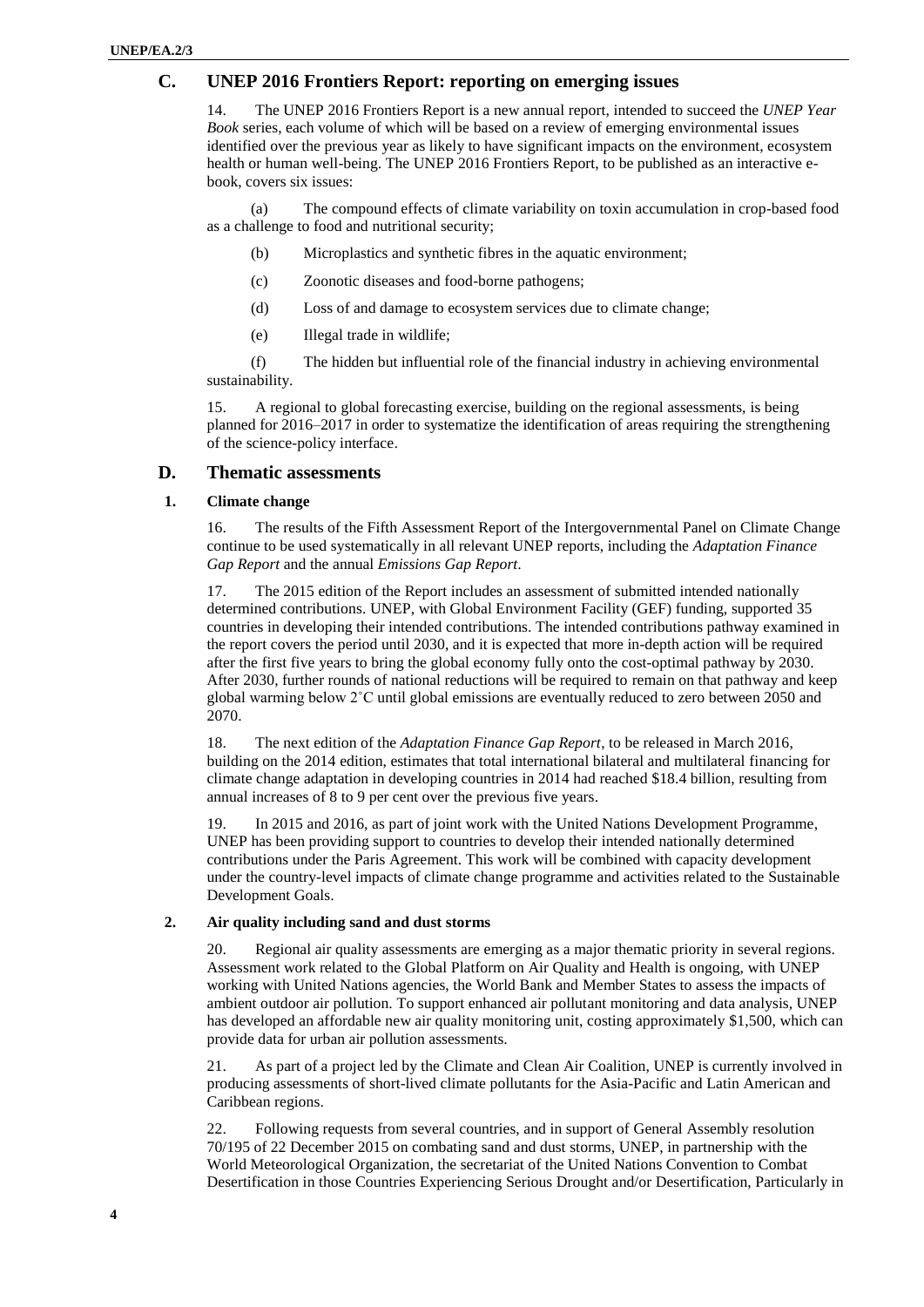Africa, and Member States, is currently leading a global assessment to be delivered to the United Nations Environment Assembly at its second session. The assessment will help to highlight the linkages between social, economic, environmental and health concerns and the need for an integrated approach to achieving a range of objectives. Synthesizing the latest knowledge on science and policy related to sand and dust storms, the assessment will apply that knowledge to identifying elements of a comprehensive management and prevention strategy for the global, regional and national levels. It will also serve to increase awareness among decision makers and stakeholders of the opportunities for managing sand and dust storms and encouraging partnerships for combined action to maximize impact.

#### **3. Freshwater and marine resources**

23. The Transboundary Waters Assessment Programme, coordinated by UNEP and funded by GEF, is working through a network of partners to complete the first global indicator-based assessment of five transboundary water system categories: aquifers and small island developing State groundwater systems, lakes and reservoirs, river basins, large marine ecosystems and the open ocean. UNEP is coordinating the work of the lead partners – the United Nations Educational, Scientific and Cultural Organization and its International Hydrological Programme and Intergovernmental Oceanographic Commission, the UNEP-DHI Partnership Centre on Water and Environment and the International Lake Environment Committee. Each lead partner engages a network of partners with thematic and geographic responsibilities, as well as a network of data- and information-rich institutions and organizations. The Programme provides a baseline assessment for identifying and evaluating changes in transboundary water systems caused by human activities and natural processes, as well as the consequences that they have on dependent human populations. It has formalized institutional partnerships for the current assessment, which may lead to subsequent assessments of international waters. The assessment results and transboundary water system profiles will be available through a data viewer from the Transboundary Watera Assessment Programme website, 1 as well as on the websites of partners and UNEP Live.

24. In response to the observed new and increasing cases of water pollution caused by human development and affecting water quality in surface and groundwater systems worldwide, UN-Water,<sup>2</sup> having conducted a pre-assessment study for a world water quality report in developing countries, has identified major data and knowledge gaps. A partnership has been formed, led by UNEP, to assess the challenges to global water quality; partners include the Global Environment Monitoring System/Water Programme, the Helmholtz Centre for Environmental Research (Germany) and the Centre for Environmental Systems Research (Germany), with contributions from a scientific panel of leading water scientists from developed and developing countries. The study entitled "A snapshot of the world's water quality: towards a global assessment" will be launched at a science-policy forum to be held in Nairobi on 19 and 20 May 2016, and a draft report, including an analytical brief for United Nations Member State policymakers, will be launched at World Water Week 2016 in Stockholm (see the report of the Executive Director on resolution 1/9: Global Environment Monitoring System/Water Programme (GEMS/Water) (UNEP/EA.2/8).

25. The first United Nations World Ocean Assessment, including its summary, was approved by the Ad Hoc Working Group of the Whole on the Regular Process for Global Reporting and Assessment of the State of the Marine Environment, including Socioeconomic Aspects, in September 2015. Ten themes were identified in the summary: implications for the ocean of climate change and related changes in the atmosphere; challenges for marine biota; food security and food safety; biodiversity hotspots as magnets for human activities; increased and conflicting demands for ocean space; increasing inputs of harmful material; cumulative impacts of human activities on biodiversity; uneven distribution of ocean benefits and disbenefits; integrated management of human activities; and the urgency of addressing threats to the ocean. UNEP has provided scientific and technical support, including financial resources, for capacity-building workshops through the Regional Seas Programme and the Ad Hoc Working Group of the Whole has agreed to a second phase of the process, to begin in  $2016.<sup>3</sup>$ 

 $\overline{a}$ 

<sup>1</sup> http:/[/www.geftwap.org.](http://www.geftwap.org/)

<sup>&</sup>lt;sup>2</sup> UN-Water is the abbreviated name for the United Nations Inter-Agency Mechanism on all Freshwater Related Issues, Including Sanitation.

<sup>&</sup>lt;sup>3</sup> [http://www.un.org/Depts/los/global\\_reporting/global\\_reporting.htm.](http://www.un.org/Depts/los/global_reporting/global_reporting.htm)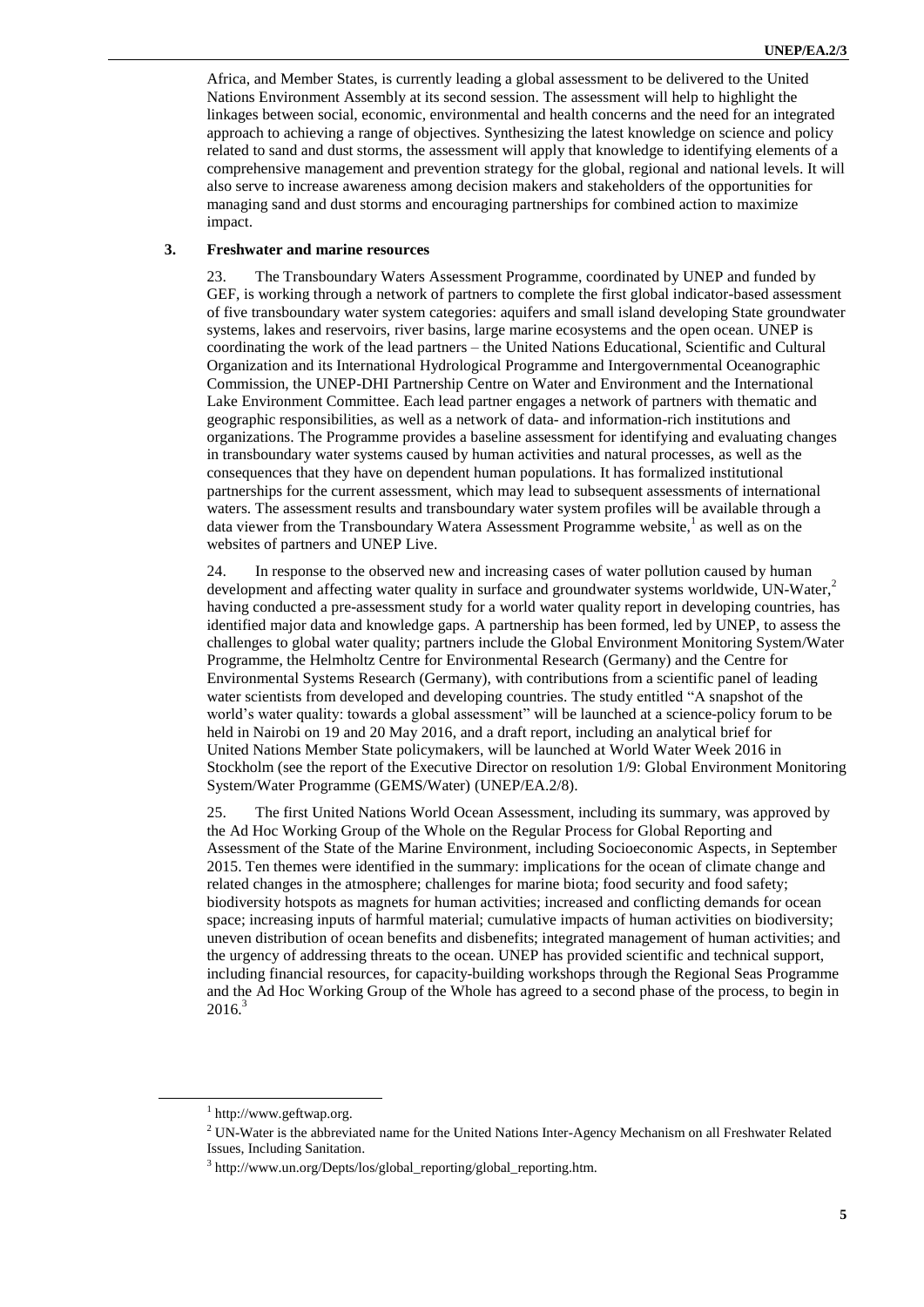#### **4. Biodiversity and ecosystem services**

26. The Intergovernmental Science-Policy Platform on Biodiversity and Ecosystem Services, in its work programme for 2014–2018 (decision IPBES-3/1), is undertaking four regional and subregional assessments for Africa, the Americas, Asia and the Pacific, and Europe and Central Asia, together with one thematic assessment on land degradation and restoration. The findings of the GEO-6 regional assessments are being used by Platform experts in the development of those assessments.

27. Two further assessments, with summaries for policymakers, on pollinators, pollination and food production and on scenario analysis and modelling of biodiversity and ecosystem services were presented to the Platform's Plenary at its fourth meeting, in 2016, the first for approval and the second for acceptance. Those assessments, and the guidelines for the use of traditional and indigenous knowledge, will be referred to in the UNEP assessment guidelines and used in developing the GEO-6 assessments.

28. The Intergovernmental Platform is also scoping three future assessments, i.e., a global assessment of biodiversity and ecosystem services and thematic assessments of invasive alien species and of the sustainable use of biodiversity. In addition it is considering the option of an assessment of the open oceans region.

29. The Economics of Ecosystems and Biodiversity (TEEB) initiative is currently engaged in several thematic assessments. The "TEEB for Agriculture and Food Interim Report"<sup>4</sup> was launched in December 2015 in Paris at the Global Landscapes Forum in the margins of the Conference of the Parties to the United Nations Framework Convention on Climate Change, and seeks to provide a comprehensive, evidence-based, economic assessment and evaluation of the "eco-agri-food" systems complex. The aim is to tackle the complexities of agriculture, economics, ecosystem services and biodiversity from the perspective of decision makers across the science-policy interface, especially in terms of policy implementation. The desired endpoint is informed policy change towards a more secure, equitable and sustainable environment along the entire food and agricultural production chain.

#### **5. Chemicals, waste and natural resources**

30. The United Nations Scientific Committee on the Effects of Atomic Radiation (UNSCEAR), in its [2013 report](http://www.unscear.org/unscear/en/publications/2013_1.html) on the radiation exposure of various population groups following the Fukushima-Daiichi nuclear power plant accident in 2011, assessed the effects of the accident in terms of radiation-induced risks for human health and the environment. The population groups considered included residents of the Fukushima Prefecture and other prefectures in Japan and the workers, contractors and emergency personnel working on or around the site of the accident. The environmental assessment covered marine, freshwater and terrestrial ecosystems. To keep abreast of the new scientific information that has emerged since the launch of the report, the Committee has also published a white paper to guide its future programme of work entitled "Developments since the 2013 UNSCEAR report on the levels and effects of radiation exposure due to the nuclear accident following the great east-Japan earthquake and tsunami".

31. The UNEP *Global Waste Management Outlook* identifies inadequate waste management as a major public health, economic and environmental problem, with 7–10 billion tonnes of urban waste produced each year and 3 billion people worldwide lacking access to controlled waste disposal facilities. The assessment provides an integrated global solution to the waste problem, based on improving waste collection and disposal, preventing waste and maximizing reuse and recycling of resources, and a major policy shift away from the linear "take-make-use-waste" economy towards the circular "reduce-reuse-recycle" approach to the lifecycle of materials. An "African waste outlook" assessment is currently being planned.

32. The UNEP International Resource Panel has produced a number of assessments, including most recently one entitled *International Trade in Resources: a biophysical assessment*, and another on food systems and natural resources is forthcoming. Panel assessments focus on the science-policy interface and its members work closely with other scientific panels, including those of the Intergovernmental Panel on Climate Change, the Intergovernmental Science-Policy Platform on Biodiversity and Ecosystem Services, and the TEEB initiative, as well as the *Global Environment Outlook* and the *World Energy Assessment*. Panel outputs are being used directly in the global indicator framework of the 2030 Agenda for Sustainable Development.

l

<sup>&</sup>lt;sup>4</sup> http://www.teebweb.org/agriculture-and-food/interim-report.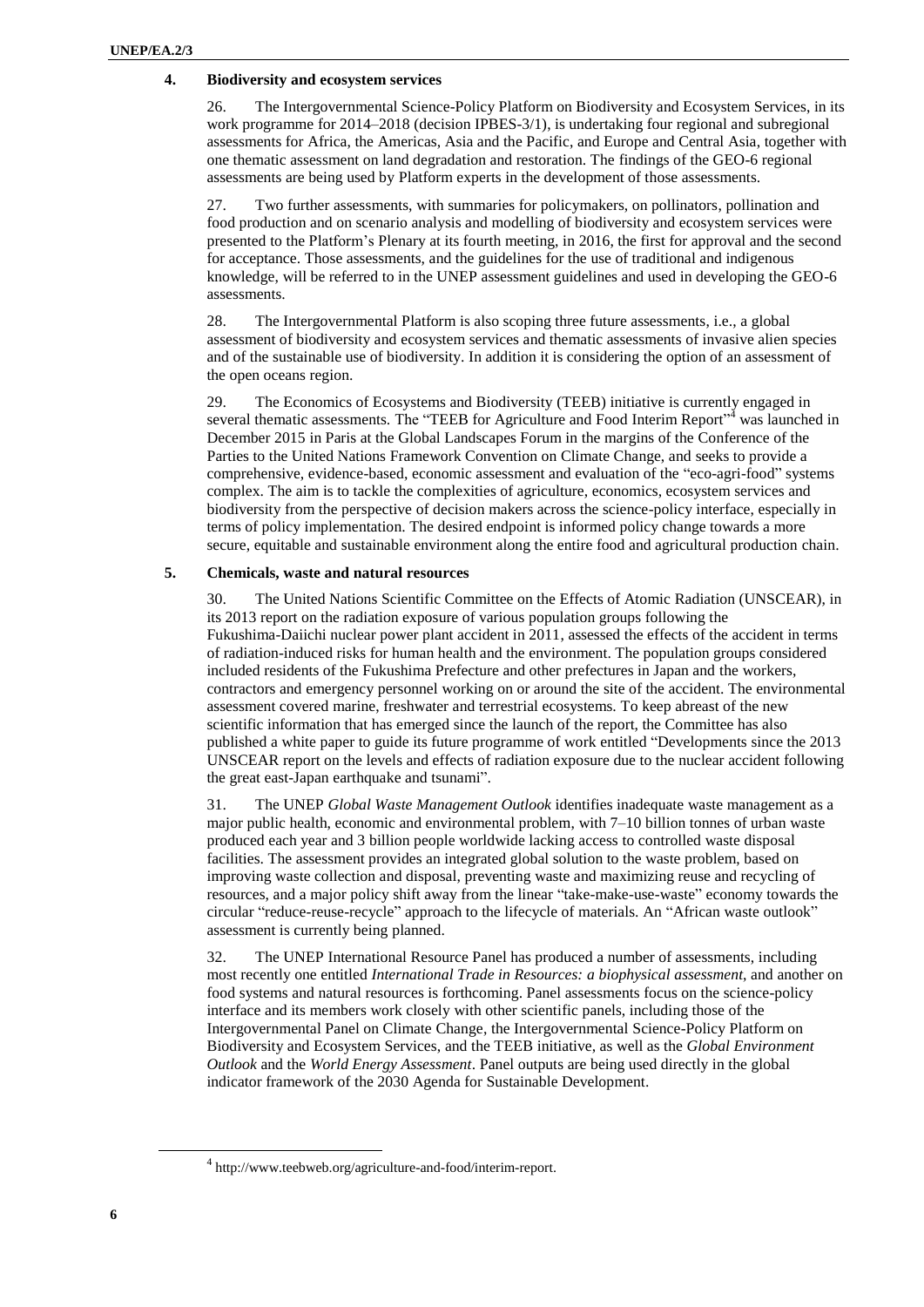### **E. Communicating key scientific findings to a wider audience**

33. Current and future assessments will use an e-book format to facilitate greater interaction with the material through a more attractive presentation and links to a wider audience through social media platforms. E-book technology offers a three-dimensional platform, linking content to data sources, dynamic charts, graphs, maps and supporting literature, thus offering a richer scientific base and greater translation possibilities. The e-books will be accessible via UNEP Live and the UNEP website and will thus reach the broadest UNEP audience base. Traditional hard-copy materials will also be made available on a limited basis for reference purposes.

34. The Intergovernmental Panel on Climate Change and the Intergovernmental Science-Policy Platform on Biodiversity and Ecosystem Services also have specific policies to facilitate and further enhance the consistent and coherent use of up-to-date digital technology for sharing and disseminating information and enhancing the readability of their products. The Intergovernmental Panel is exploring options for reaching all relevant stakeholders more effectively while maintaining its scientific rigour and objectivity.

### **F. Partnerships to support integrated environmental assessments and strengthen the science-policy interface**

35. All current assessments – the sixth *Global Environment Outlook*, the *Global Gender and Environment Outlook*, the United Nations World Ocean Assessment and the assessments of the Intergovernmental Panel on Climate Change, the Intergovernmental Science-Policy Platform on Biodiversity and Ecosystem Services, the International Resource Panel and the Transboundary Water Assessment Programme – follow an integrated assessment approach with robust and extensive peer-reviewing processes and quality assurance standards and featuring a strong link between scientific findings and policy responses. They are typically structured around a systematic review of priority and emerging environmental issues; an assessment of the state of the environment based increasingly on up-to-date data, indicators and information on key trends; a review of policy responses and, where appropriate, an evaluation of their relative effectiveness and level of success; and a forecast of longer-term environmental trends, futures and outlooks.

36. Current and future assessments are – and will continue to be – supported by the improved data, indicators and metadata that UNEP is making available through UNEP Live, with links to the United Nations system data catalogue and Sustainable Development Goals Interface Ontology, as well as to national and international open-data platforms. The overall goal is to ensure that data are timely and updated and provide a more continuous approach to assessments.

37. The UNEP knowledge management strategy includes a move to open access for all citations in its reports, thus increasing transparency and strengthening and extending the evidence base for all users, especially policymakers. Partnerships are being developed with leading scientific publishers to achieve this.

38. Partnerships are being strengthened through the network of collaborating centres and thematic centres of excellence, such as the Global and Regional Integrated Data (GRID) centres, with multilateral environmental agreement secretariats and regional bodies, especially where specific scientific or policy expertise is provided, and coordinating activities are being put in place to maximize synergies. UNEP reports provide multilateral environmental agreements with support for evidence-based decision-making; the UNEP *Emissions Gap Reports* and the *Fifth Assessment Report* of the Intergovernmental Panel on Climate Change, for example, are used at sessions of the Conference of the Parties to the United Nations Framework Convention on Climate Change.

39. An example of a key partnership with a focus on data and information for effective decisionmaking towards sustainable development is the Eye on Earth Alliance, of which UNEP is a member. In October 2015, the second Eye on Earth Summit was held in Abu Dhabi. The Summit brought together policymakers, scientists, researchers, technology developers, advocacy groups and non-governmental organizations, and representatives of international organizations. The Summit generated renewed interest in addressing the challenge of identifying and delivering the environmental and associated socioeconomic data needed to track the progress of the Sustainable Development Goals, and sharing knowledge among stakeholders engaged in the implementation of the 2030 Agenda for Sustainable Development.

40. Scientific advice is in great demand but is also often contested. From climate change to cyber-security, from poverty to pandemics and from food technologies to hydraulic fracturing, the questions being asked of scientists, engineers and other experts by policymakers, the media and the wider public continue to multiply and increase in complexity. At the same time, the authority and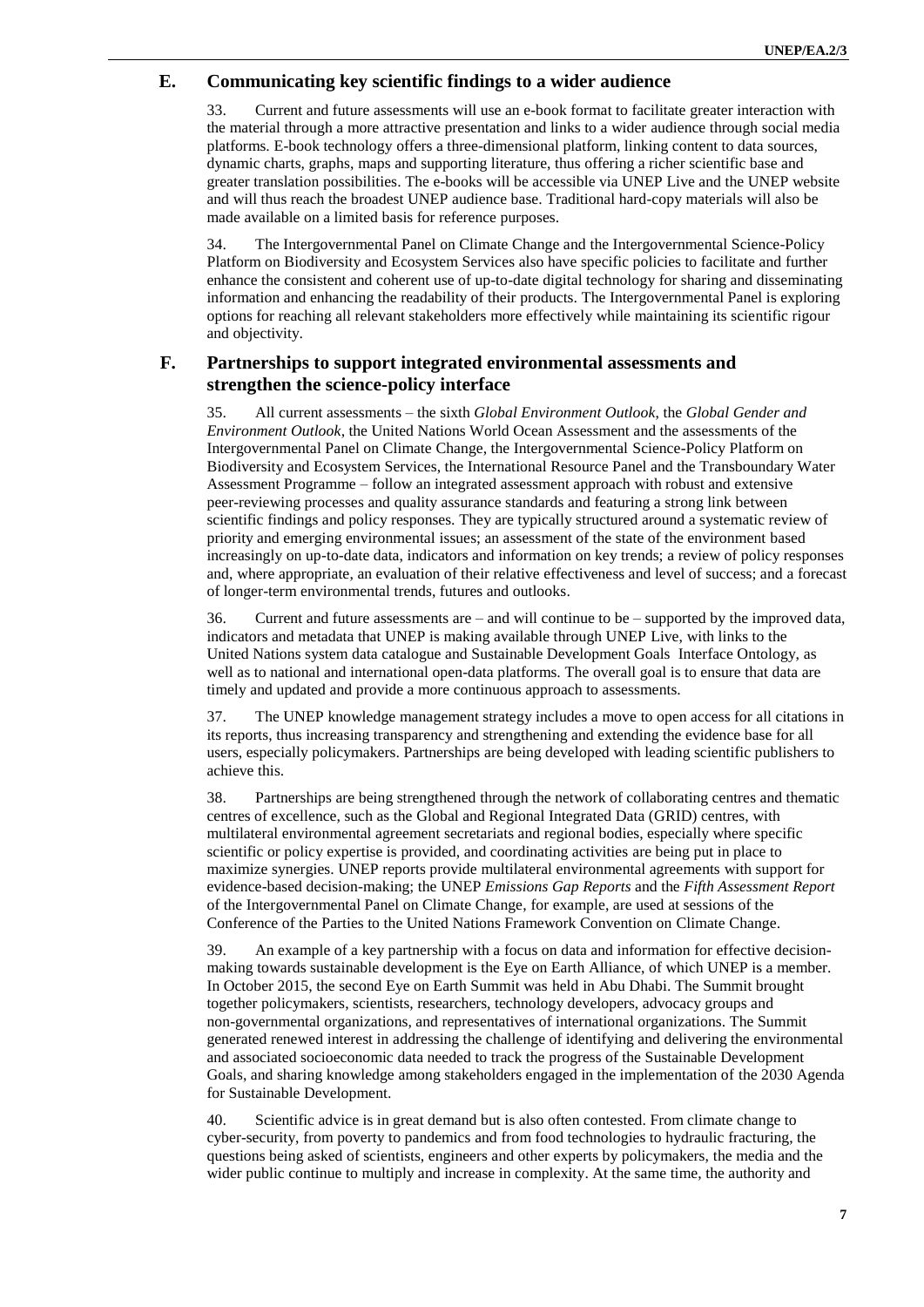legitimacy of experts is under increasing scrutiny, particularly in areas that cause intense debate, such as climate change, equitable access to resources and energy choices. The International Network for Government Science Advice was recently established, , with a membership that includes the UNEP Chief Scientist and scientific advisors from more than 70 countries. The aim of the network is to strengthen the science-policy interface across Governments worldwide, and it is currently undertaking assessments of the interface across institutional settings in various domains, including the environment.

# **III. Analysis of gaps in environmental data, information and assessments**

41. Preparation of a gap analysis report is currently under way, with the evaluation of data gap issues being addressed in the regional and global assessments underpinning GEO-6. An inventory of data gaps is also being developed within the context of the work that UNEP is undertaking on data availability in relation to the Sustainable Development Goal indicators.

42. UNEP is also undertaking extensive work on improving metadata, definitions and other methodological work, including on using big data for monitoring the environment, measuring the environmental dimension of the Sustainable Development Goals and developing an extensive system of Sustainable Development Goal ontologies. A Sustainable Development Goals Interface Ontology was recently launched on UNEP Live as part of the response of the United Nations Secretary-General's Chief Executives Board for Coordination to the data revolution.

43. Among the various advisory groups established under the GEO-6 process, the Assessment Methodologies, Data and Information Working Group, whose members include some of the most knowledgeable experts in the field, has formed task forces to examine environmental data and information gaps, as well as innovative methods for improving environmental assessments. Inputs from the group will facilitate the development of a set of revised international integrated assessment guidelines and support the development of the data and information gap analysis report.

44. UNEP will provide an overview of the environmental dimension of monitoring the Sustainable Development Goals to the United Nations Environment Assembly at its second session.

# **IV. Progress on globally agreed goals and recommendations on policy instruments for a strengthened science-policy interface**

45. The global, regional and thematic assessment processes include efforts to identify success stories of countries in strengthening the science-policy interface. Evidence is hard to gather owing to difficulties of attribution, but recommendations and ideas on global and international policy instruments are now being developed based on experience at the national and regional levels.

### **A. Measuring progress in achieving internationally agreed environmental goals and targets**

46. UNEP, through a dedicated area of UNEP Live, continues to monitor progress in meeting the internationally agreed environmental goals of the multilateral environmental agreements and to monitor participation in those agreements through the United Nations Information Platform on Multilateral Environmental Agreements (InforMEA).<sup>5</sup>

47. The current regional and global assessments for the sixth *Global Environment Outlook* are reviewing progress in national policymaking to achieve the environmental goals and targets at the global and regional levels. The ongoing global and thematic assessments, including those on air quality, the emissions gap and water quality, are also beginning to extend their scope to analysis of progress towards the Sustainable Development Goals and targets.

48. As part of the support of the United Nations Statistical Commission for the 2030 Agenda for Sustainable Development and the work of the Inter-agency and Expert Group on the Sustainable Development Goal Indicators, UNEP and the wider United Nations system are providing technical inputs on indicators to measure progress with regard to the environmental dimension. To that end, UNEP is working on the metadata requirements and data flows together with Member State national statistical offices and other United Nations bodies.

l

 $^5$  [www.informea.org/.](file:///C:/Users/user/AppData/Local/Temp/www.informea.org/)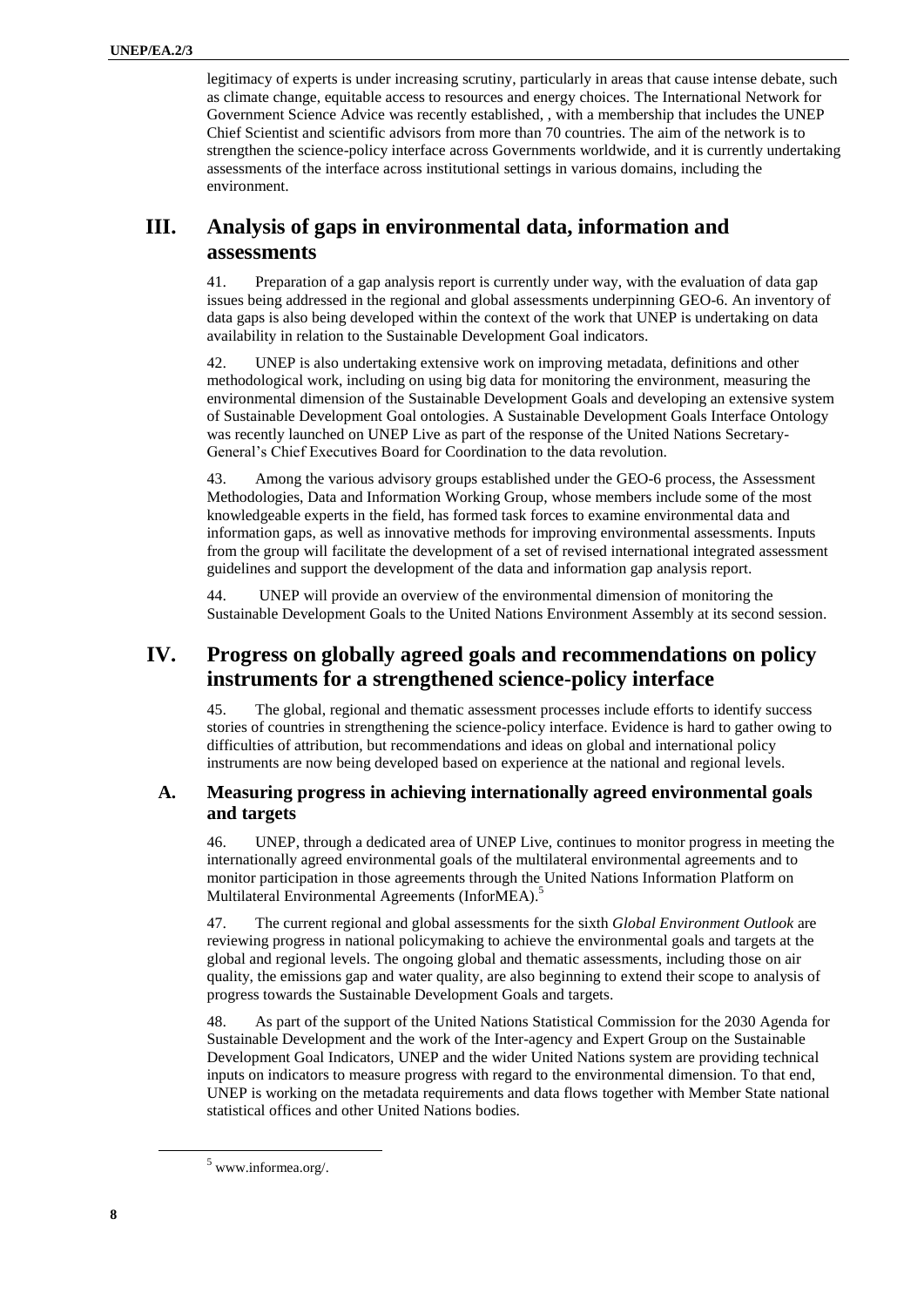49. On climate change in particular, existing policies and the intended nationally determined contributions submitted in advance of the twenty-first session of the Conference of the Parties to the United Nations Framework Convention on Climate Change could, if fully implemented, cut as much as 11 Gt CO<sub>2</sub>-equivalent from projected emissions by 2030. However, this is approximately half of the total required to reach the global emissions level of 42 Gt  $CO<sub>2</sub>$ -equivalent by 2030, which is consistent with a more than 66 per cent chance of meeting the target of limiting global temperature rise to  $2^{\circ}$ C by 2100. The Paris Agreement provides a framework for reviewing and enhancing commitments in order to raise the level of ambition and contribute to meeting the overall goal.

### **B. Recommendations**

50. The availability of the six GEO-6 regional assessments will offer a unique opportunity to strengthen the science-policy interface from a regional perspective. The six assessments will be regularized in line with existing state-of-the-environment assessments, such as the *European environment – state and outlook assessments* and the *Africa Environment Outlook* and *Latin America and the Caribbean Environment Outlook* series. In some instances, the regional assessments will serve to meet the reporting requirements of various regional ministerial environment forums such as the pan-European "Environment for Europe" ministerial conferences. In the long term, a streamlined process of regular regional reporting on the environment can serve as a policymaking mechanism within the context of the Sustainable Development Goals and the reporting and review cycle for the Global Sustainable Development Report.

51. In addition, many regional and global assessment findings will have relevance at the national level given the largely transboundary nature of many environmental challenges. Countries will increasingly be able to use those findings to inform, shape and update their policies and strategies to address the environmental dimension of sustainable development.

52. Based on a preliminary review of the existing draft regional assessments for GEO-6, it is recommended that, in order to address emerging environmental problems, all regions will need a wide range of scientifically sound and actionable solutions, including:

- (a) Environmental institutional reform (governance, coordination, capacity and funding);
- (b) Stronger compliance across a range of regulatory frameworks;
- (c) Increased investment in data and statistics;
- (d) Use of economic instruments to integrate the environment with other policy areas;

(e) Increased involvement of the private sector and civil society in environmental management and sustainable production and consumption;

(f) Enhanced regional cooperation to manage transboundary issues, especially those related to major ecosystems and major environmental challenges such as air and water pollution and sand and dust storms.

# **V. Long-term development and use of UNEP Live**

UNEP Live is a web-based knowledge management system that provides contextualized data, information and scientific knowledge to keep the environment under review, tools for strengthening national capacity in state-of-the-environment reporting and assessments, and opportunities for collaborative co-production of knowledge and research by practitioners and policymakers in support of robust, evidence-based, assessment and policy analysis.

54. The UNEP Live indicator reporting information system is used in parallel to assimilate national, regional and global reporting-related data and statistics, including through the Sustainable Development Goals global indicator framework. That role will be strengthened as more content on indicator relationships, ontologies and web intelligence becomes available through the UNEP Live Sustainable Development Goals Portal from national ministries and statistical offices and the international statistics community.

55. The indicator reporting information system also facilitates data-sharing among national data custodians, providing a tool for simplifying the compilation and computation of indicators and a "scoreboard" for reporting on and informing policy-making processes.

56. The first 18 months have been devoted to the development of the platform, tools and the wider UNEP Live knowledge management system and to establishing indicators based on the available data from global, regional and national sources in cooperation with Governments, institutions and other data providers. This has resulted in: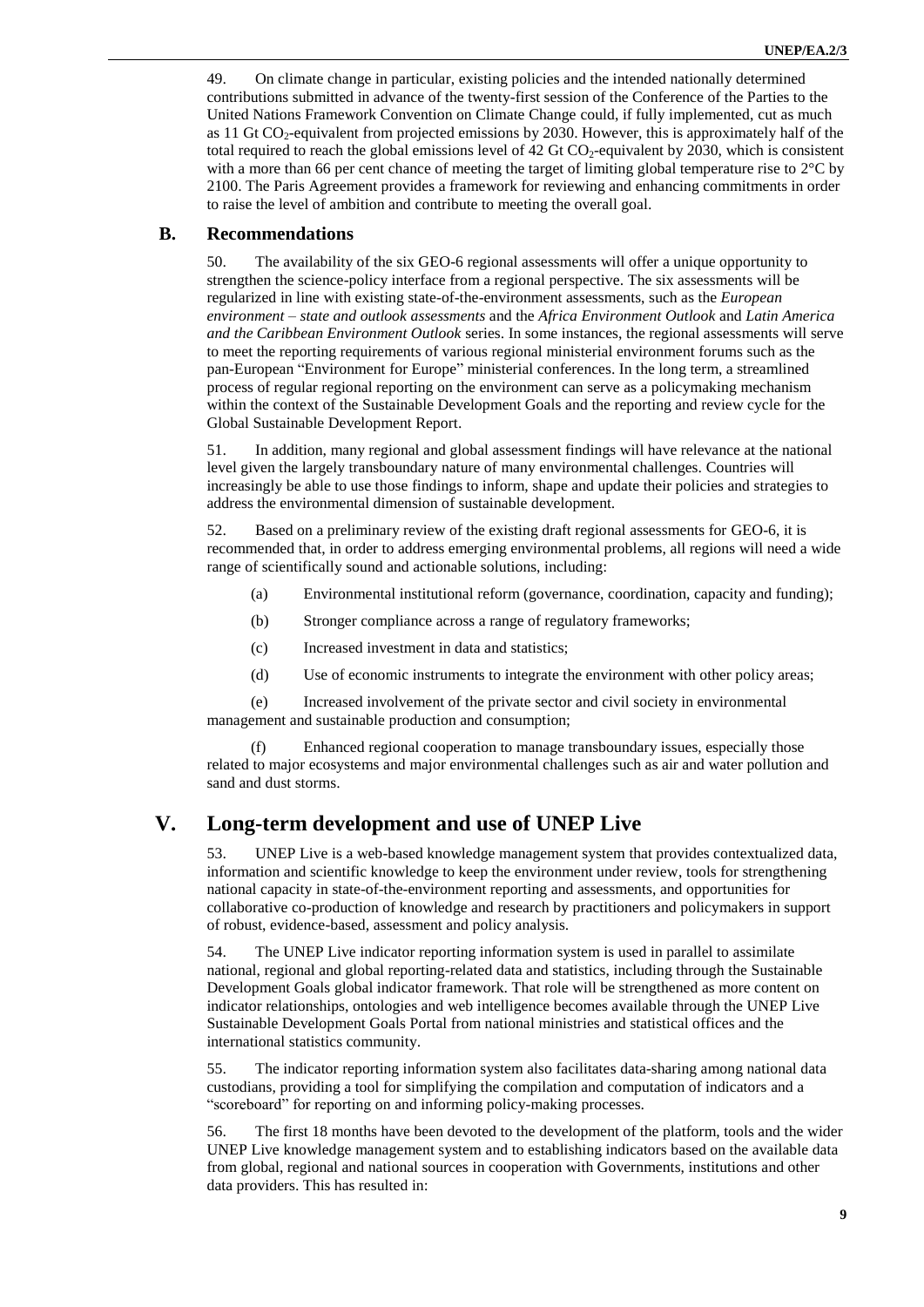(a) A UNEP digital repository of knowledge assets, with live news updates and links to the knowledge assets of United Nations system digital repositories;

(b) Some 418 maps connecting long-term environmental monitoring and near-real-time data;

(c) A total of 182 global data flows, in partnership with 22 institutions, and 2,183 national flows related to the major environmental themes and key social and economic indicators from 190 countries;

(d) Nine communities of practice with a total of 1,547 registered members;

(e) A UNEP Live Sustainable Development Goals Portal that links indicators and national and global data to the Interface Ontology;

(f) A multilingual web intelligence tool for analysing unstructured information from social media and the scientific and business communities worldwide, with entity mapping and analysis of stakeholder perceptions of key environmental issues;

(g) Topical issue pages accessed by theme, e.g., "emissions-impacts-climate change", "air quality-health-climate change" and "UNEP project presence";

(h) Development of the UNEP Live indicator reporting information system to enable countries to collect, analyse and publish data in order to simplify and streamline reporting processes at the national, regional and – through multilateral environmental agreements – global levels. Twentytwo country visits have been made to date, at the invitation of Governments, to demonstrate the functionality of the system and the benefits of open access data, and Samoa has become the first country to sign a memorandum of understanding with UNEP to facilitate the technology transfer;

(i) A UNEP Live citizen science portal for citizen science environmental data initiatives and visualization;

(j) A test bench for sensor-web enabled environmental monitoring, the first product being the UNEP Air Quality Monitoring Unit, which can be networked to provide accurate spatial statistics on exposure to ambient particulate matter and gases in urban and rural areas.

57. With website visits and page views having increased 198 and 190 per cent in 2015 over 2014, the plan for the further development of UNEP Live in the 2016–2017 biennium is:

(a) To continue to populate UNEP Live with new and relevant content, linked to UNEP and United Nations resources, and to enable countries and other data providers to share data and knowledge;

(b) To assist countries in streamlining their data flows and indicators for use at the national and international levels, such as in state-of-the-environment reporting under multilateral environmental agreements and progress reporting on the Sustainable Development Goals;

(c) To facilitate reporting through the use of national reporting system technology transferred to countries by UNEP, on request and at no cost, and through continued support for open data access to enable countries to share national data, statistics and information;

To further develop the UNEP Live Sustainable Development Goals Portal by completing the definitions for the Interface Ontology and linking it to the United Nations system data catalogue;

(e) To intensify United Nations inter-agency initiatives and external partnerships to contribute scientifically credible and policy-relevant environmental data and indicators to UNEP assessment processes;

(f) To continue to share data and knowledge from recognized groups representing traditional and indigenous peoples and to develop tools and guidelines for their use in assessments in collaboration with the Intergovernmental Science-Policy Platform on Biodiversity and Ecosystem Services;

(g) To facilitate access to relevant citizen science initiatives, including Eye on Earth special initiatives undertaken through the UNEP Live citizen science portal;

(h) To ensure extensive links to the GEF portfolio and the work of the GEF Scientific and Technical Advisory Panel under common knowledge management systems;

(i) To publish UNEP knowledge management and web intelligence tools in all six United Nations languages;